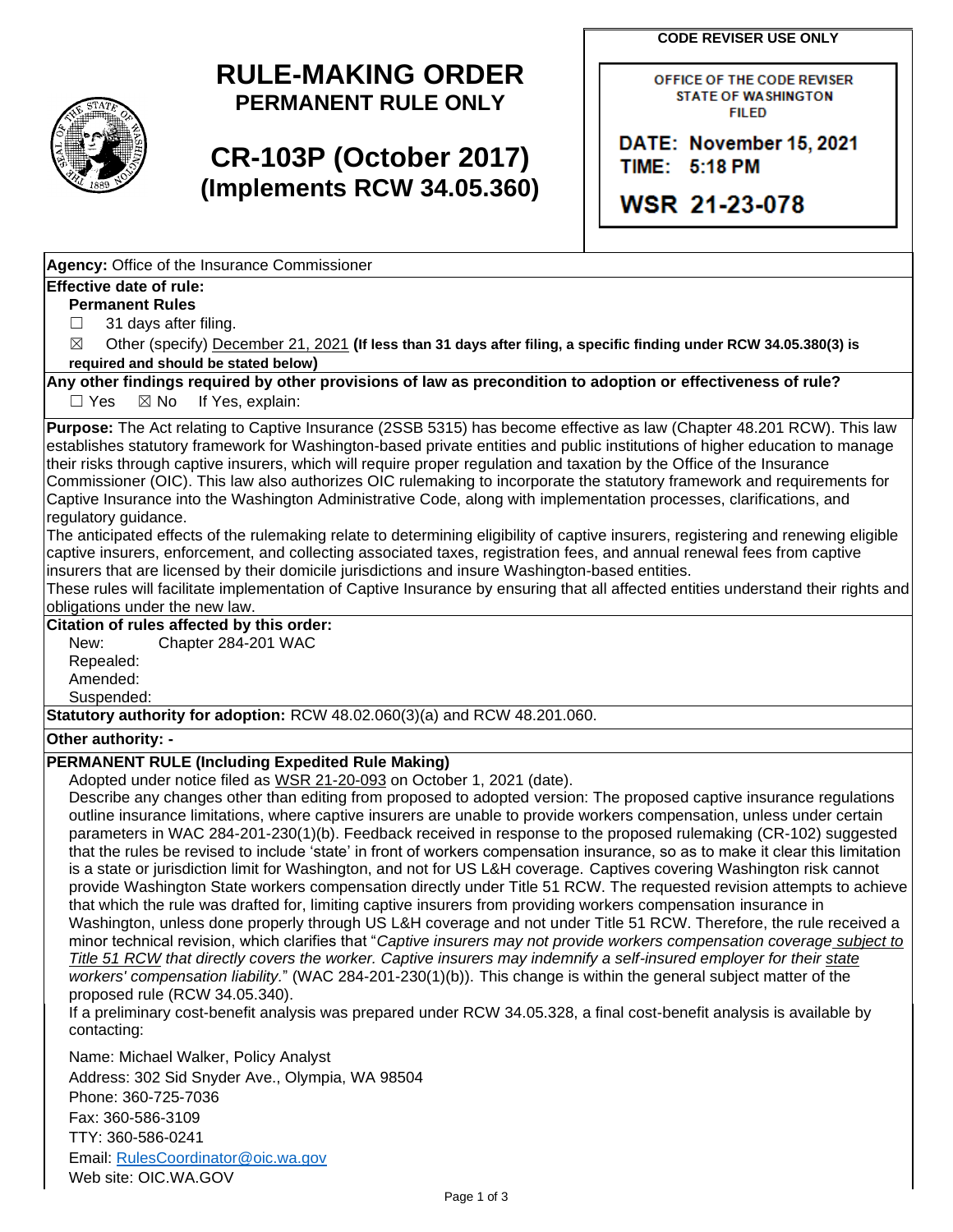Other: -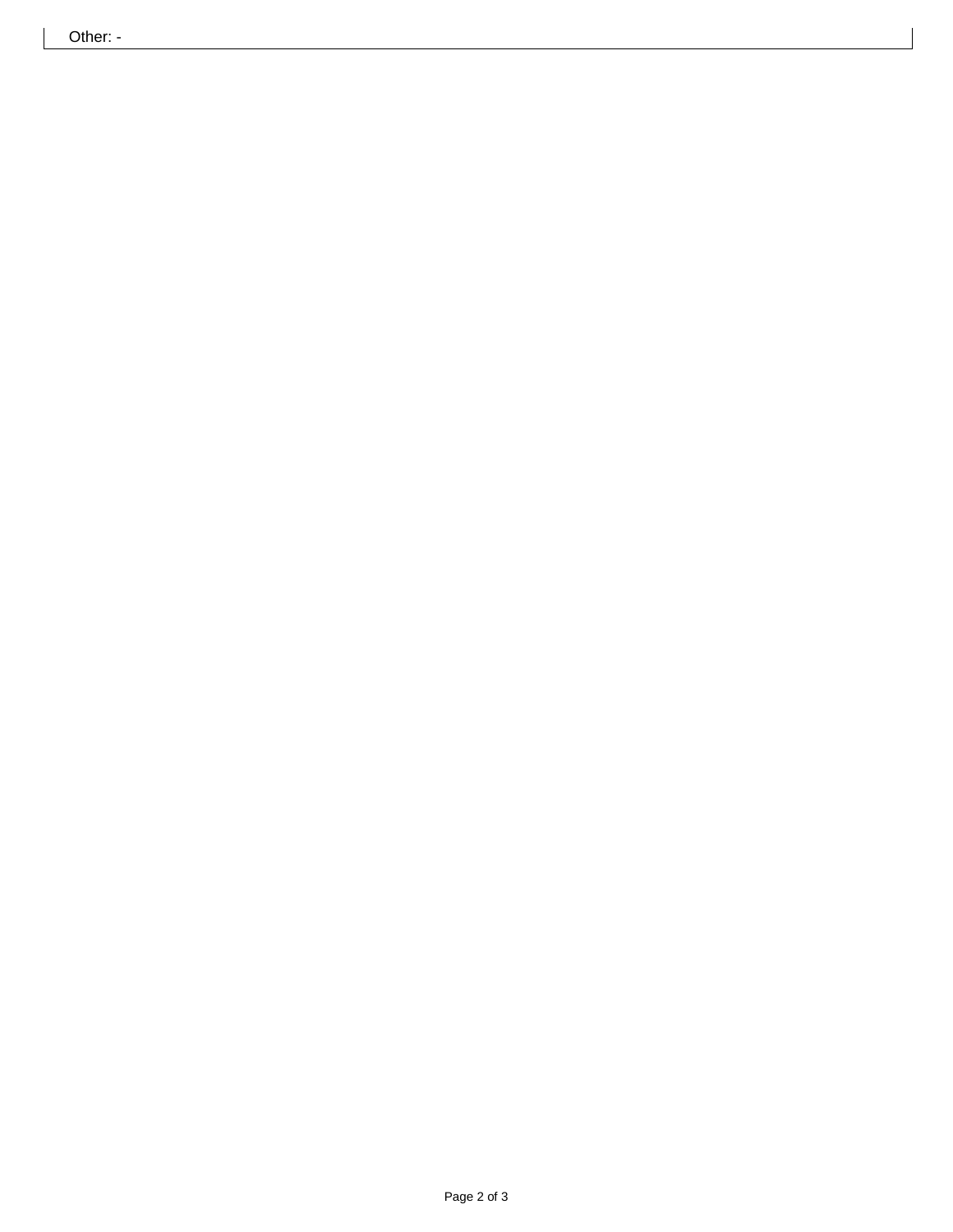| If any category is left blank, it will be calculated as zero.<br><b>Note:</b><br>No descriptive text.                                  |            |            |              |          |  |
|----------------------------------------------------------------------------------------------------------------------------------------|------------|------------|--------------|----------|--|
| Count by whole WAC sections only, from the WAC number through the history note.<br>A section may be counted in more than one category. |            |            |              |          |  |
| The number of sections adopted in order to comply with:                                                                                |            |            |              |          |  |
| Federal statute:                                                                                                                       | New        |            | Amended      | Repealed |  |
| Federal rules or standards:                                                                                                            | New        |            | Amended      | Repealed |  |
| Recently enacted state statutes:                                                                                                       | New        | 11         | Amended      | Repealed |  |
| The number of sections adopted at the request of a nongovernmental entity:                                                             |            |            |              |          |  |
|                                                                                                                                        | <b>New</b> |            | Amended      | Repealed |  |
| The number of sections adopted on the agency's own initiative:                                                                         |            |            |              |          |  |
|                                                                                                                                        | <b>New</b> |            | Amended      | Repealed |  |
| The number of sections adopted in order to clarify, streamline, or reform agency procedures:                                           |            |            |              |          |  |
|                                                                                                                                        | <b>New</b> |            | Amended      | Repealed |  |
| The number of sections adopted using:                                                                                                  |            |            |              |          |  |
| Negotiated rule making:                                                                                                                | New        |            | Amended      | Repealed |  |
| Pilot rule making:                                                                                                                     | New        |            | Amended      | Repealed |  |
| Other alternative rule making:                                                                                                         | New        |            | Amended      | Repealed |  |
| Date Adopted: November 15, 2021                                                                                                        |            | Signature: |              |          |  |
| Name: Mike Kreidler                                                                                                                    |            |            | Mihe Kreiche |          |  |
| <b>Title: Insurance Commissioner</b>                                                                                                   |            |            |              |          |  |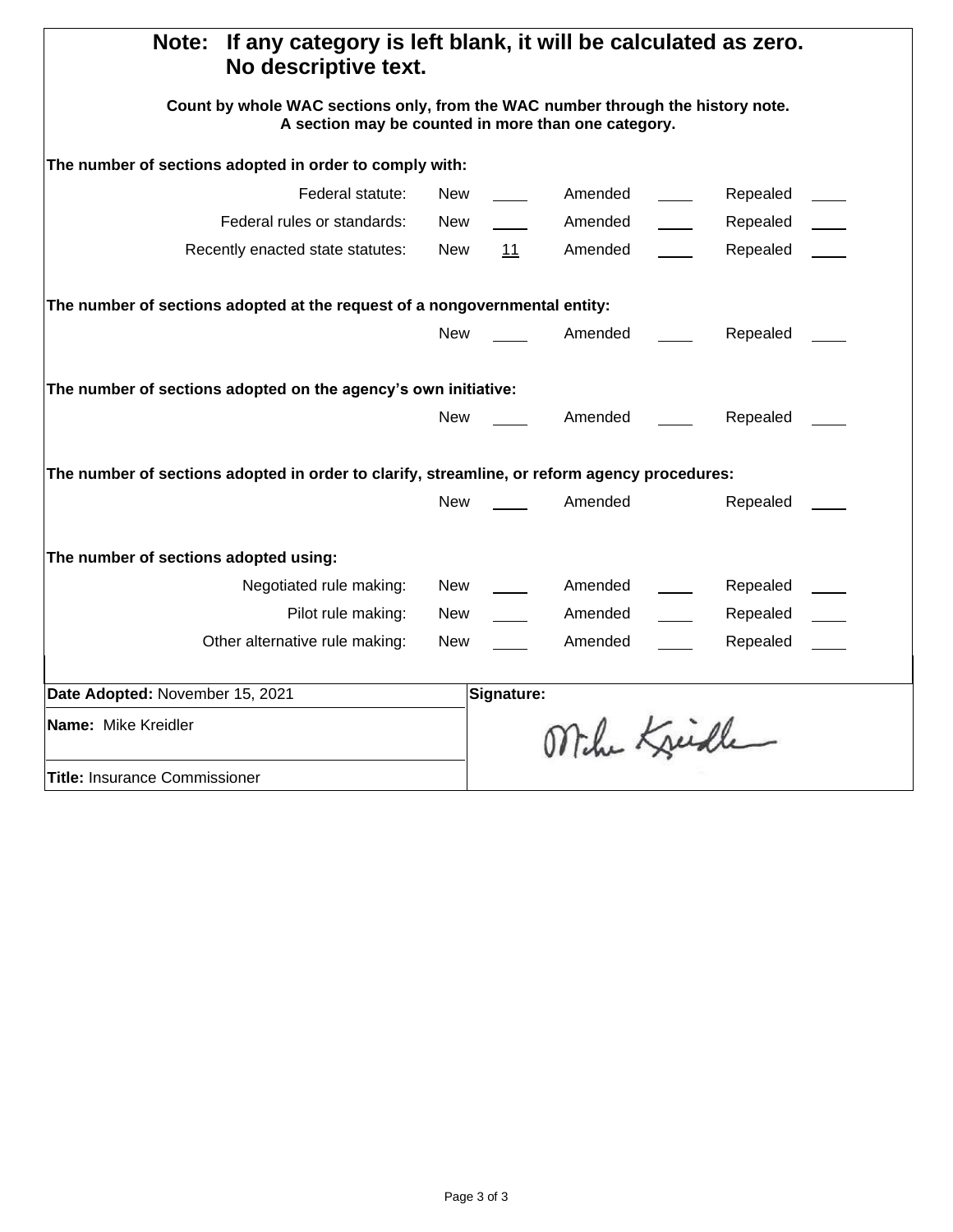#### **Chapter 284-201 WAC CAPTIVE INSURANCE**

#### NEW SECTION

**WAC 284-201-110 Purpose.** These regulations implement captive insurance (chapter 48.201 RCW) including, but not limited to, the pro-**Purpose.** These regulations implement captive cesses and procedures for regulation and taxation of captive insurers by the office of the insurance commissioner (commissioner).

#### NEW SECTION

 **WAC 284-201-120 Applicability and scope.** This chapter applies to eligible captive insurers as defined in chapter 48.201 RCW, except for risk retention groups that must register pursuant to chapter 48.92 RCW and captive insurers that solely place insurance through a surplus line broker pursuant to chapter 48.15 RCW.

#### NEW SECTION

 **WAC 284-201-130 Definitions.** The definitions in RCW 48.201.020, apply in this regulation unless otherwise specified or unless the con- text clearly requires otherwise. The following definitions apply to this chapter and to chapter 48.201 RCW:

(1) "Captive insurer" means an entity that is wholly or partially owned by a "captive owner" and it insures risks of the captive owner, the captive owner's other affiliates, or both.

(2) "Eligible captive insurer" has the same meaning as set forth in chapter 48.201 RCW.

(3) "Insurer" has the same meaning as set forth in RCW 48.01.050.

 $(4)$  "Principal place of business" refers to the place where a business entity's management direct, control, and coordinate the corporation's activities, i.e., its "nerve center," which will typically<br>be found at its corporate headquarters. Except where the parent corporation is the alter ego of the subsidiary, subsidiaries are analyzed separately from their parent or holding companies. For example, if a captive insurer insures a subsidiary that is headquartered in Washington, then this state would be the principal place of business for the insured subsidiary, even if the parent company was headquartered elsewhere.

(5) "Registered eligible captive insurer" means an eligible captive insurer who submitted an application that was approved by the commissioner. A registered eligible captive insurer that fails to properly renew its registration will no longer be considered regis-<br>tered under chapter 48.201 RCW.

(6) "Reinsurance" means a form of insurance issued to insurers.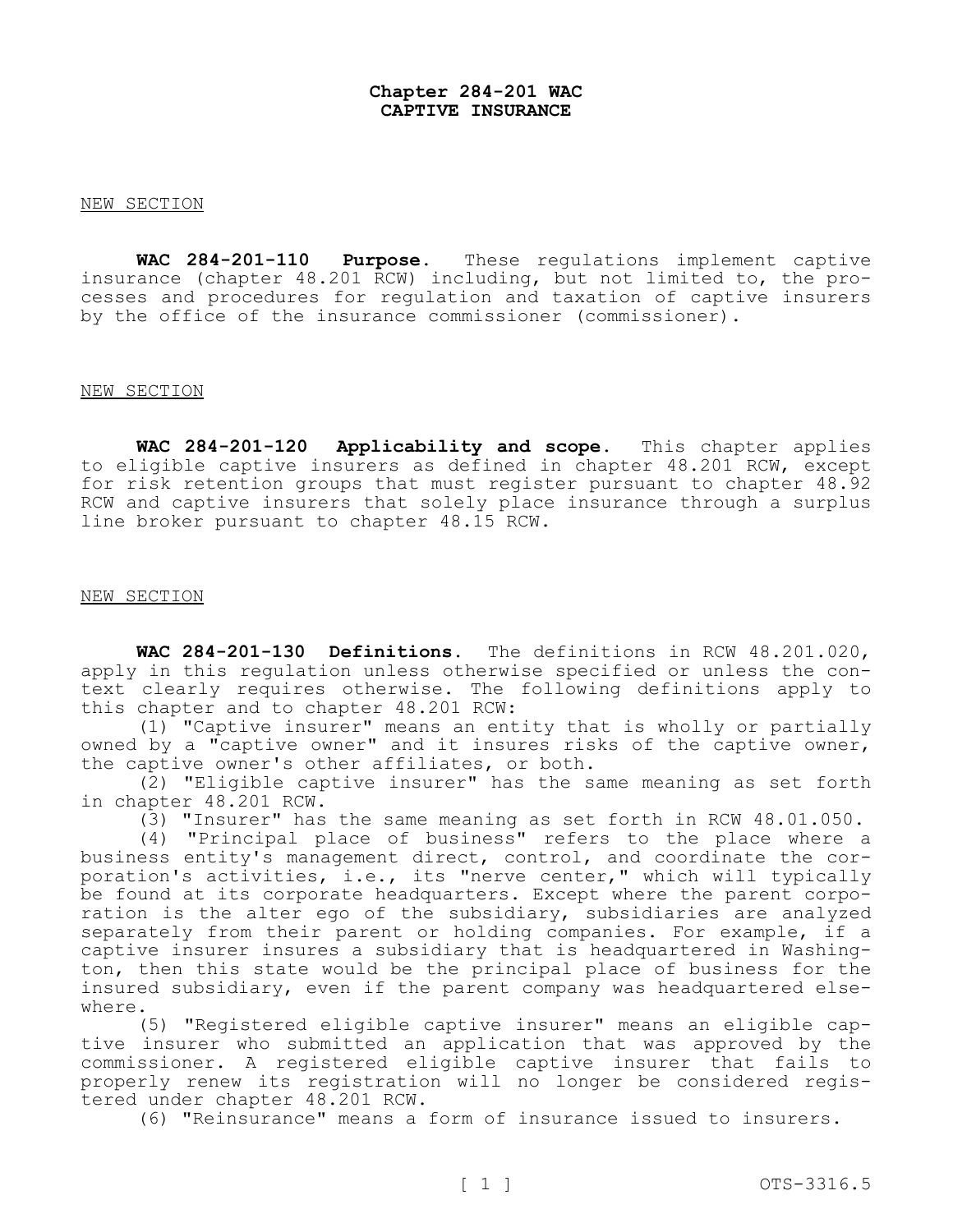(7) "Reinsurer" means an insurer that assumes all or part of an insurance or reinsurance policy written by the ceding insurer.

#### NEW SECTION

 **WAC 284-201-140 Computation of time.** In computing any period of time prescribed by this rule, the commissioner:

 $(1)$  Will not count the first day; and

(2) Will count the next and last day, unless either is a weekend or a state legal holiday.

#### NEW SECTION

 **WAC 284-201-150 Severability.** If any provision of this chapter or its application to any person or circumstances is held invalid, the remainder of the chapter or its application of the provision to other persons or circumstances is not affected.

#### NEW SECTION

WAC 284-201-210 **Registration.** (1) Eligible captive insurers must register with the commissioner within 120 days of May 12, 2021, or if later, within 120 days after first issuing a policy that covers Washington risks.

(2) The registration period for eligible captive insurers will be from the date the registration is approved by the commissioner, through June 30th.

(3) The commissioner may request and the eligible captive insurer must provide additional documentation and information to show regis-<br>tration requirements have been met.<br>(4) The registration fee is \$2,500.00.

(5) The commissioner will approve an eligible captive insurer's registration, if the commissioner determines that it meets the eligi- bility requirements in chapter 48.201 RCW, and this section.

#### NEW SECTION

 **WAC 284-201-220 Renewal.** (1) To maintain registration, a registered eligible captive insurer must renew certificates of registration annually by June 30th. If an eligible captive insurer fails to properly renew their certificate of registration, then its registration will expire at the end of its registration period.

(2) The renewal process will require that a registered eligible captive insurer continue to meet eligibility requirements in accord-<br>ance with RCW 48.201.020 and 48.201.030, and pay a renewal fee.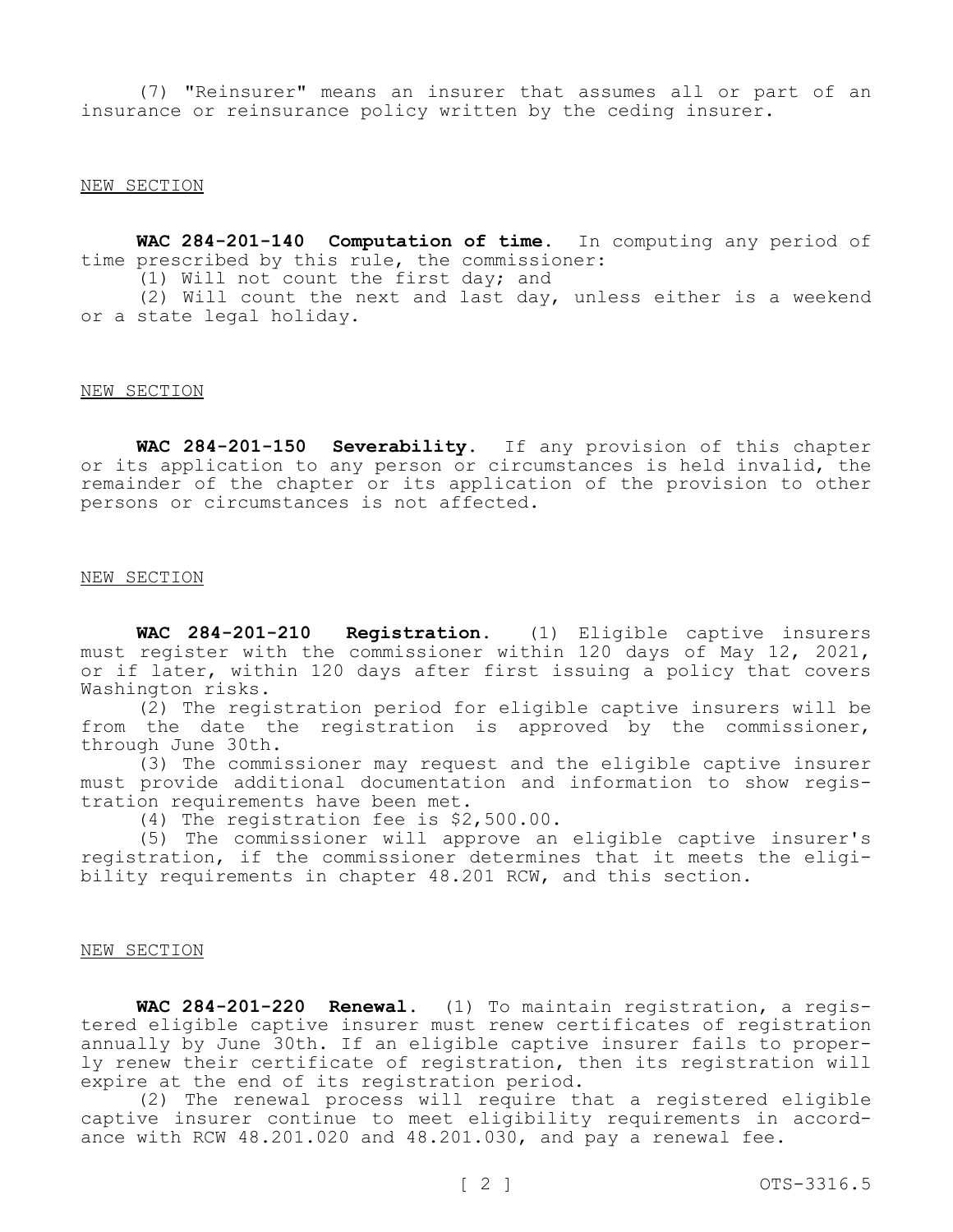(3) For renewal, the commissioner will charge an annual renewal fee not to exceed \$[2,500.00](https://2,500.00). The amount of the renewal fee will be published on the commissioner's website and must be paid by June 30th.

(4) The renewal period will be from July 1st through June 30th.<br>(5) In order to obtain a timely annual renewal, a registered eliqible captive insurer should file the renewal application no later than April 1st. Otherwise, OIC may not approve the eligible captive insurer's renewal before the June 30th expiration date and the eligi-<br>ble captive insurer's registration will expire. If an eligible captive insurer's registration expires, it will then need to complete and file a new application and pay the fee for a new registration.

#### NEW SECTION

WAC 284-201-230 **Insurance limitations.** (1) For Washington risks, a registered eligible captive insurer may provide only property<br>and casualty insurance, and may provide such insurance to only a captive owner, to the captive owner's other affiliates, or both, unless it places the insurance through a surplus lines broker pursuant to chapter 48.15 RCW.

(a) A registered eligible captive insurer may not provide stop loss insurance as defined in RCW 48.11.030 or 48.21.015.<br>(b) A reqistered eligible captive insurer may not provide work-

ers' compensation coverage subject to Title 51 RCW that directly cov-<br>ers the worker. A registered eligible captive insurer may indemnify a self-insured employer for their state workers' compensation liability.

(2) A registered eligible captive insurer may assume risks from other insurers as a reinsurer without regard to the limitations in subsection (1) of this section.

#### NEW SECTION

**WAC 284-201-240 Taxes.** (1) A registered eligible captive insurer shall on or before the first day of March of each year pay to the state treasurer through the commissioner's office a two percent tax on premiums for insurance directly procured by and provided to its parent or another affiliate for Washington risks during the previous calendar year. A registered eligible captive insurer that fails to remit the tax by the last day of the month in which the tax becomes due, will be subject to the tax, penalties, and interest provided in RCW 48.14.060.

(2) A registered eligible captive insurer shall file with the commissioner a statement of premiums on a tax form furnished by the commissioner. For tax purposes, the reporting of premiums shall be on a written basis.

(3) Instructions for accessing the online tax forms will be sent out to the registered eligible captive insurer's tax contact in January of each year. Tax contact information is provided to the commissioner as part of the registration process.<br>(4) The registered eligible captive insurer must share its meth-

odology and relevant analysis in determining its Washington risks al-<br>location by submitting this information to the commissioner by April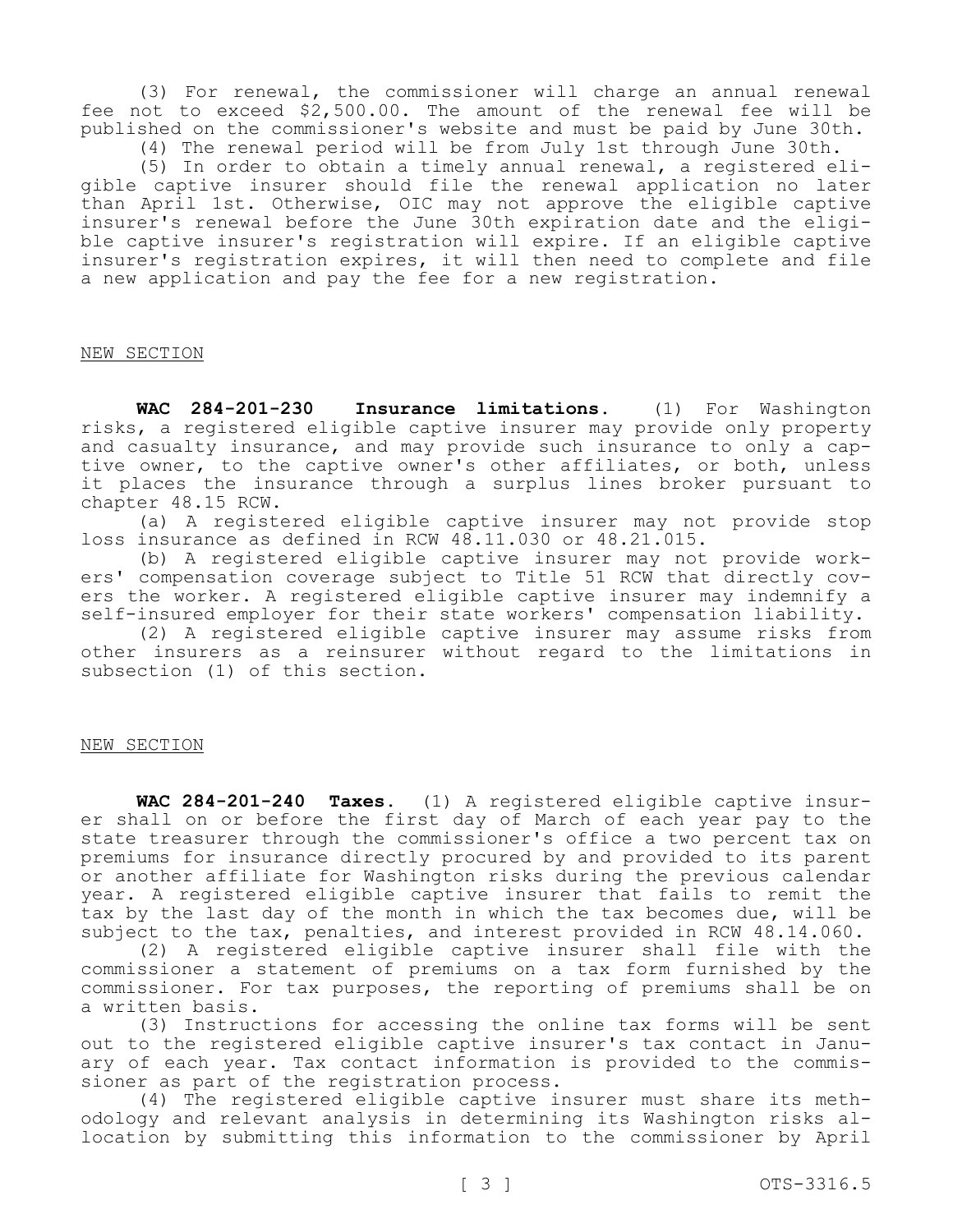1st of each year, in a method as prescribed and furnished by the com- missioner.

(5) Prior period taxes. Eligible captive insurers who insured Washington risk for any period after January 1, 2011, must remit a two percent tax on premiums for insurance directly procured by and provi-<br>ded to its parent or another affiliate for Washington risks, if not<br>previously remitted to the commissioner. The reporting of premiums under this section shall be on a written basis, in a method as prescri-<br>bed and furnished by the commissioner. Taxes due for premiums procured prior to January 1, 2021, are not subject to the penalties or interest provided in RCW 48.14.060.

(6) Eligible captive insurers must pay premium tax for Washington risks covered by all types of insurance, including premiums collected<br>for insurance that is not property or casualty insurance, if the eligible captive insurer provided such coverage for any period after Jan-<br>uary 1, 2011.

#### NEW SECTION

**WAC 284-201-250 Administration.** (1) The commissioner is authorized to make use of any of the powers established under Title 48 RCW to enforce the laws of this state. This includes, but is not limited to, the commissioner's administrative authority to investigate, issue<br>subpoenas, conduct depositions and hearings, issue orders, impose penalties, and seek injunctive relief. Regarding any investigation, ad- ministrative proceedings, or litigation, the commissioner can rely on the procedural laws and regulations of the state.

(2) Fines and penalties.<br>(a) An eligible captive insurer that fails to register or maintain registration under this chapter or chapter 48.92 RCW is acting as an unlawful, unauthorized insurer, as set forth in RCW 48.15.020 and is subject to the fines and penalties under RCW 48.15.023, taxation under RCW 48.14.095 and penalties and interest under RCW 48.14.060.

(b) Captive insurers that have insured risks in Washington but are not eligible to register with the commissioner, continue to be subject to RCW 48.15.020, 48.15.023, 48.14.020, 48.14.060, and

48.14.095.<br>(c) A registered eligible captive insurer that violates any provision of this chapter will be subject to the fines and penalties ap-<br>plicable to authorized insurers generally, as set forth in chapter 48.05 RCW, including revocation of its registration, suspension of registration, and refusal to renew registration.

(d) The commissioner may deny the registration or renewal of a captive insurer who the commissioner has determined failed to sufficiently demonstrate the requirements outlined in RCW 48.201.020 and 48.201.030, and this chapter.

#### NEW SECTION

 **WAC 284-201-300 Adjudicative proceedings.** (1) Captive insurers may demand a hearing with the commissioner by submitting a request for